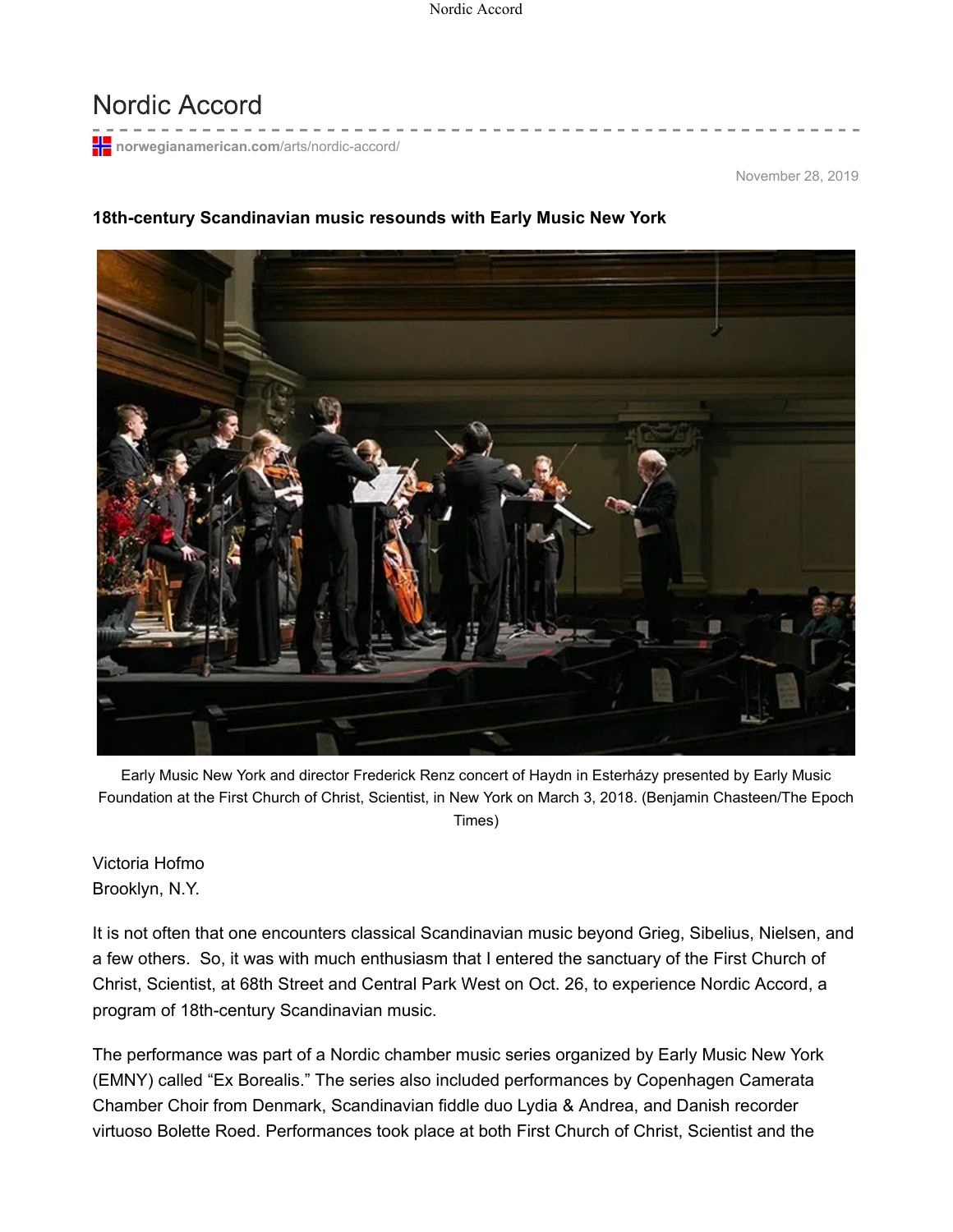Church of Sweden. The series provided a breadth quality Scandinavian music rarely heard, or even known, outside of Scandinavia.

Nordic Accord was conceived by EMNY director, Frederick Renz. I asked him what the impetus was behind this year's Nordic series. He explained, "Having come across and consequently having programmed the symphonic music of Joseph Martin Kraus (dubbed the 'Swedish Mozart') in a prior season, I was inspired to reacquaint myself with the 'father of Swedish music,' Johan Helmich Roman, which then led me to explore other 18th-century Scandinavian musicians and composers."

Charmingly, the program was marked with flags from each composer and guest performer's country of origin. The concert began with three movements from Roman's "Ouverture (BeRi 43)," a rich melodic start. The use of two oboes and bassoon was a rare treat, and by the end I felt like dancing.

The "father of Swedish music" was followed by a host of 18th-century European and Nordic composers: Georg Philipp Telemann, the German great, included for his musical representation of ancient and modern Swedes, Johan Joachim Agrell from Sweden, Johan Daniel Berlin from Norway (born in formerly German Lithuania), Johann Adolph Scheibe of Denmark, and Joseph Martin Kraus, "the Swedish Mozart" and Kapellmästare for King Gustav III of Sweden.

Among the highlights of the evening was hearing Norwegian cornetto soloist Alexandra Opsdahl in Berlin's "Sinfonia No. 2 in D major." The piece opened with a flourishing allegro movement before transitioning to a deep, rich largo, with dark sounds resounding throughout the hall. The cornetto, curving like a snake in Opsdahl's hands, looks like a woodwind but sounds like a brass instrument. Despite its small size, the sound swelled to every corner of the room.

Another highlight was Johann Adolph Scheibe's "Concerto for flauto dolce." Danish recorder player Bolette Roed guest conducted the piece while she played the recorder, feeling the piece through her movements. She was more than a conductor and performer; she became an interpretive dancer. When this piece was written, the recorder had almost gone extinct in classical music, yet Schiebe chose to include it—and I am so grateful that he did. Under Roed's direction, the adagio movement was enchanting and otherworldly, ending so gently. Roed took command in the pro allegro, with a stirring wake-up on the recorder.

The finale of the program was a rousing performance of Kraus's 1791 overture to the pasticcio opera, "Äfventyraren.' It began with a dramatic note held out while other instruments joined in, creating a soft, anticipatory tension, before transitioning to a quick, lighter tempo, with punches of strings and horns, at one point interrupted with a quick break and the sound of a lone instrument. Then, once again, it built up momentum and volume, creating joy and prompting lively applause, and, of course, an encore!

As a novice in early music, let alone early Scandinavian music, I was especially grateful to see and hear the unusual instruments embraced in the evening's performance, especially the recorder, cornetto, and theorbo, a long necked lute.